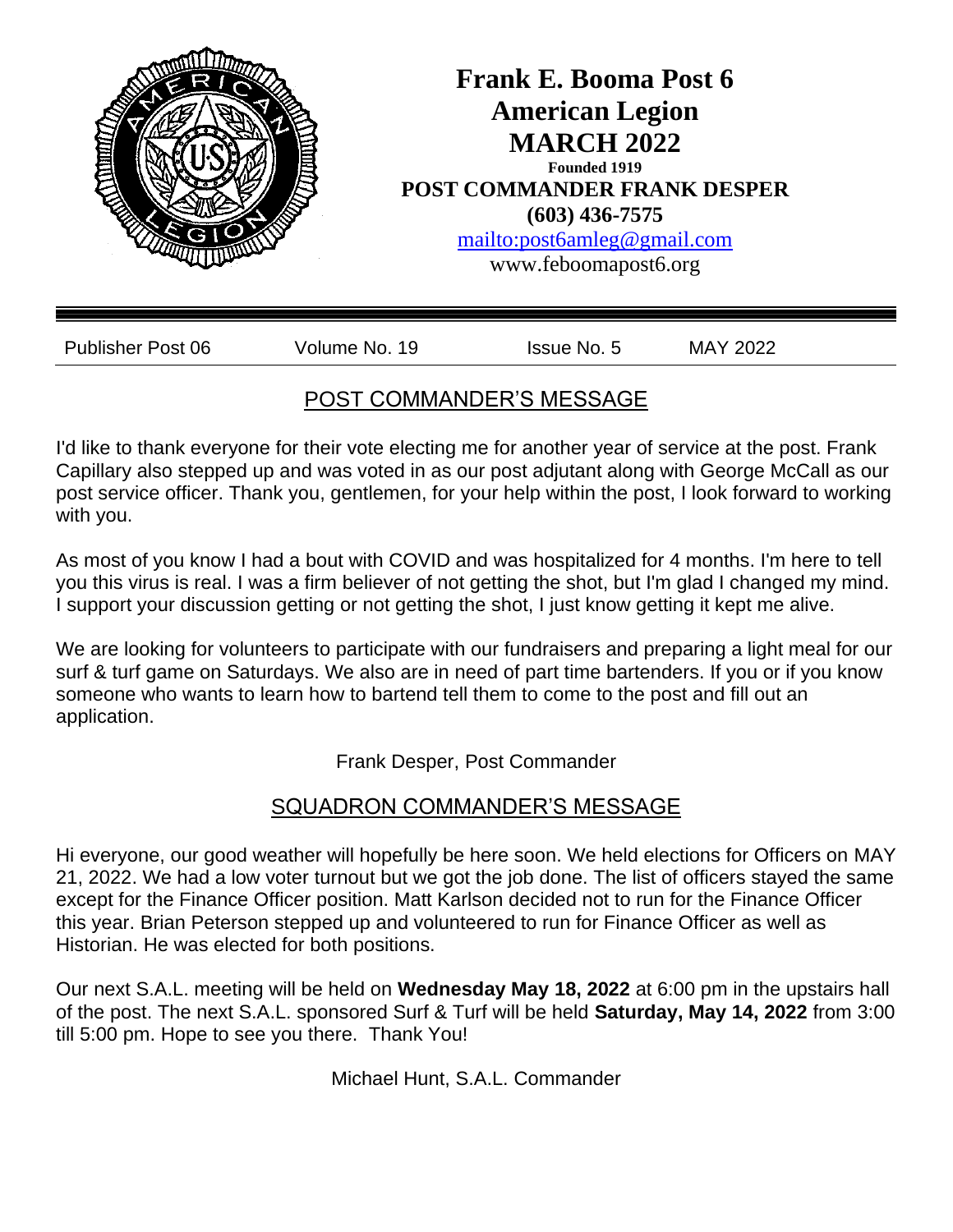# STEWARD'S MESSAGE

I hope everyone is enjoying their spring…. don't worry warmer weather will be coming soon…I hope! We have a lot of entertainment going on this month.

We will be having two bands this month. So, if you are in need of hearing some great music and want to get on the dance floor, please come see these bands. Echo Tones will be back on **Saturday, May 14, 2022**. We also have the talented Lewis Goodwin coming back **on Saturday, May 28, 2022**! He has an amazing voice and did I mention he plays the saxophone! Please come join us, and bring your friends. Bands play from 7 pm to 11 pm.

We also will be having Karaoke as usual on the 1st Friday and 3rd Saturday of the month (**May 6th & May 21st**) from 7 pm to 11 pm. We will be having a special Karaoke night on **Saturday, May 21, 2022**. It is a 50's themed party. It will be a potluck event. If you would like to donate a dish, there is a sign-up sheet on the board by the bar. There will be a \$5 donation for the food. (All donations will help the Auxiliary) Once you purchase your food you will be given a ticket to be put in for an hourly raffle. If you come in costume for this event, you will to receive 50 cents off your drinks all night. So, please come dressed to impress! I want to see the greased back hair, leather jackets, and whatever people wore in the 50's! I can't wait to see what everyone looks like…it will look like the show Grease in here! If this themed event goes well hopefully there will be more in the future.

I would also like to thank everyone for coming to Trivia Night. It really is getting popular…and as you know the more people come and play the higher the cash prizes for 1st & 2nd place will be. Trivia is always held on the 2nd & 4th Friday of the month from 6 pm to 9 pm. I hope to see all the usual people and some new ones. Always a great time with amazing people.

As always, we will be having our weekly Surf & Turf every Saturday from 3 pm to 5 pm. If anyone would like to donate and bring in some food for surf and turf that would be appreciated. We also will be having \$1.00 off Margaritas all day on Cinco De Mayo Day (**Thursday, May 5, 2022**) Everyone have a great month, summer is right around the corner!

Sondra Cordero, Grille Steward

# PRESIDENT'S MESSAGE

Hello Ladies: First, I want to thank the 12 people who came out to vote for Auxiliary officers. All officers remained the same as previous years. All clothing donations were delivered to Savers. The food collection went to the food pantry in Portsmouth. However, two bags were thrown out due to the expiration date. Some went back to 2017. I appreciate the effort, but please don't randomly pull food out of your pantries without checking the dates. Food Pantries cannot accept outdated items. As we didn't have much to begin with, we were not left with too much to donate.

Don't forget to check the date for the 50's party. It's **Saturday, May 21, 2022** from 7-11 pm. Darlene will be playing and we will have a prize for best costume and a prize every hour. We will also have a pot luck list for anyone who want to donate a dish to share. The cost for the party is \$5.00 per person. That is for meals, prizes, etc. Any one coming in 50's costume will have drinks reduced 50 cents, thanks to Sondra. So, get out your poodle skirts, etc. and invite your friends.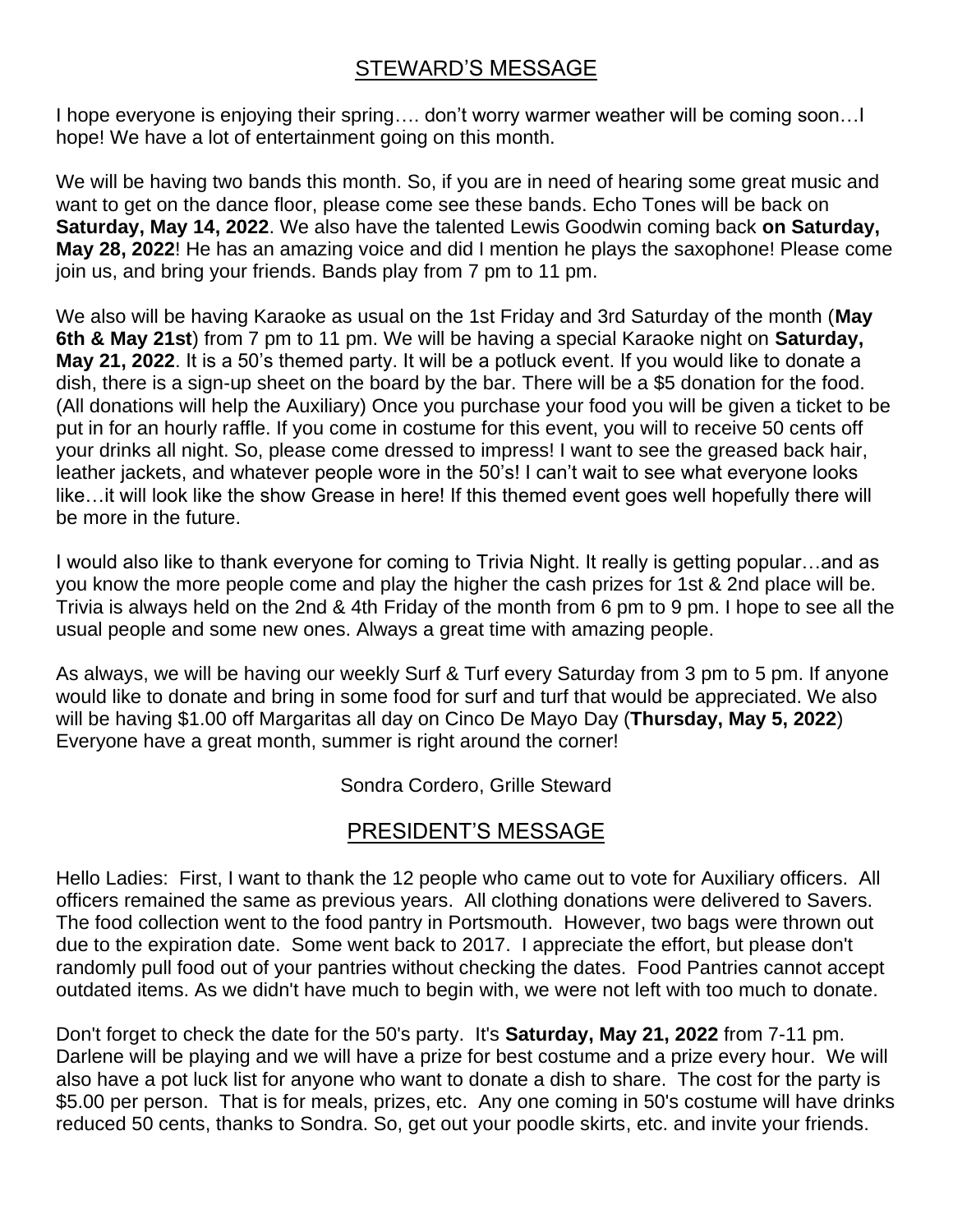Our next Unit meeting is **Thursday, May 12, 2022** at 6 p.m. Hope to see you there!

This year, the Central Veterans Council will not be sponsoring the Memorial Day celebration. The VFW volunteered to do it this year. But flags and wreaths will be the CVC responsibility.

We also want to welcome Commander Frank back. Glad he is recovering.... don't rush it, Frank!!! He was missed.

| <b>MAY 2022</b>                    |                                     |                         |                                    |                                     |                                                              |                                                                                                                                      |
|------------------------------------|-------------------------------------|-------------------------|------------------------------------|-------------------------------------|--------------------------------------------------------------|--------------------------------------------------------------------------------------------------------------------------------------|
| $\mathbf{s}$                       | M                                   | $\overline{\mathsf{T}}$ | W                                  | T                                   | F                                                            | $\mathbf{s}$                                                                                                                         |
| 1<br><b>MAY DAY</b>                | $\overline{2}$                      | $\overline{\mathbf{3}}$ | $\overline{\mathbf{4}}$            | 5<br><b>CINCO DE</b><br><b>MAYO</b> | 6<br><b>Karaoke with</b><br><b>DJ Darlene</b><br>7-11 p.m.   | $\overline{7}$<br><b>SURF &amp;</b><br><b>TURF</b><br>3 p.m.                                                                         |
| 8<br><b>MOTHER's</b><br><b>DAY</b> | 9                                   | 10                      | 11                                 | 12<br><b>Unit Meeting</b><br>6 p.m. | 13<br><b>TRIVIA</b><br><b>NIGHT</b><br>6-9 p.m.              | 14<br><b>SURF &amp;</b><br><b>TURF</b><br>3 p.m.<br><b>Echo Tones</b><br>7-11 p.m.                                                   |
| 15                                 | 16                                  | $\overline{17}$         | 18<br><b>SAL Meeting</b><br>6 p.m. | 19<br><b>Post Meeting</b><br>6 p.m. | 20                                                           | $\overline{21}$<br><b>SURF &amp;</b><br><b>TURF</b><br>3 p.m.<br><b>Karaoke with</b><br><b>DJ Darlene</b><br>7-11 p.m.<br>50's Night |
| 22                                 | 23                                  | 24                      | $\overline{25}$                    | 26                                  | $\overline{27}$<br><b>TRIVIA</b><br><b>NIGHT</b><br>6-9 p.m. | $\overline{28}$<br><b>SURF &amp;</b><br><b>TURF</b><br>3 p.m.<br><b>Lewis</b><br>Goodwin<br>7-11 p.m.                                |
| 29                                 | 30<br><b>MEMORIAL</b><br><b>DAY</b> | 31                      | $\mathbf{1}$                       | $\overline{2}$                      | 6<br><b>Karaoke with</b><br><b>DJ Darlene</b><br>7-11 p.m.   | $\overline{\mathbf{4}}$<br><b>SURF &amp;</b><br><b>TURF</b><br>3 p.m.                                                                |

Judi Fountas, Unit President

### SURF & TURF SCHEDULE

MAY 7th - Post  $MAY$  14th  $-$  S.A.L. MAY 21st – Unit MAY 28th – Post

### GRILLE SCHEDULE

MAY 1st – Karaoke w/DJ Darlene MAY 14nd – Echo Tones MAY 21st – Karaoke w/DJ Darlene 50's Night MAY 28th – Lewis Goodwin